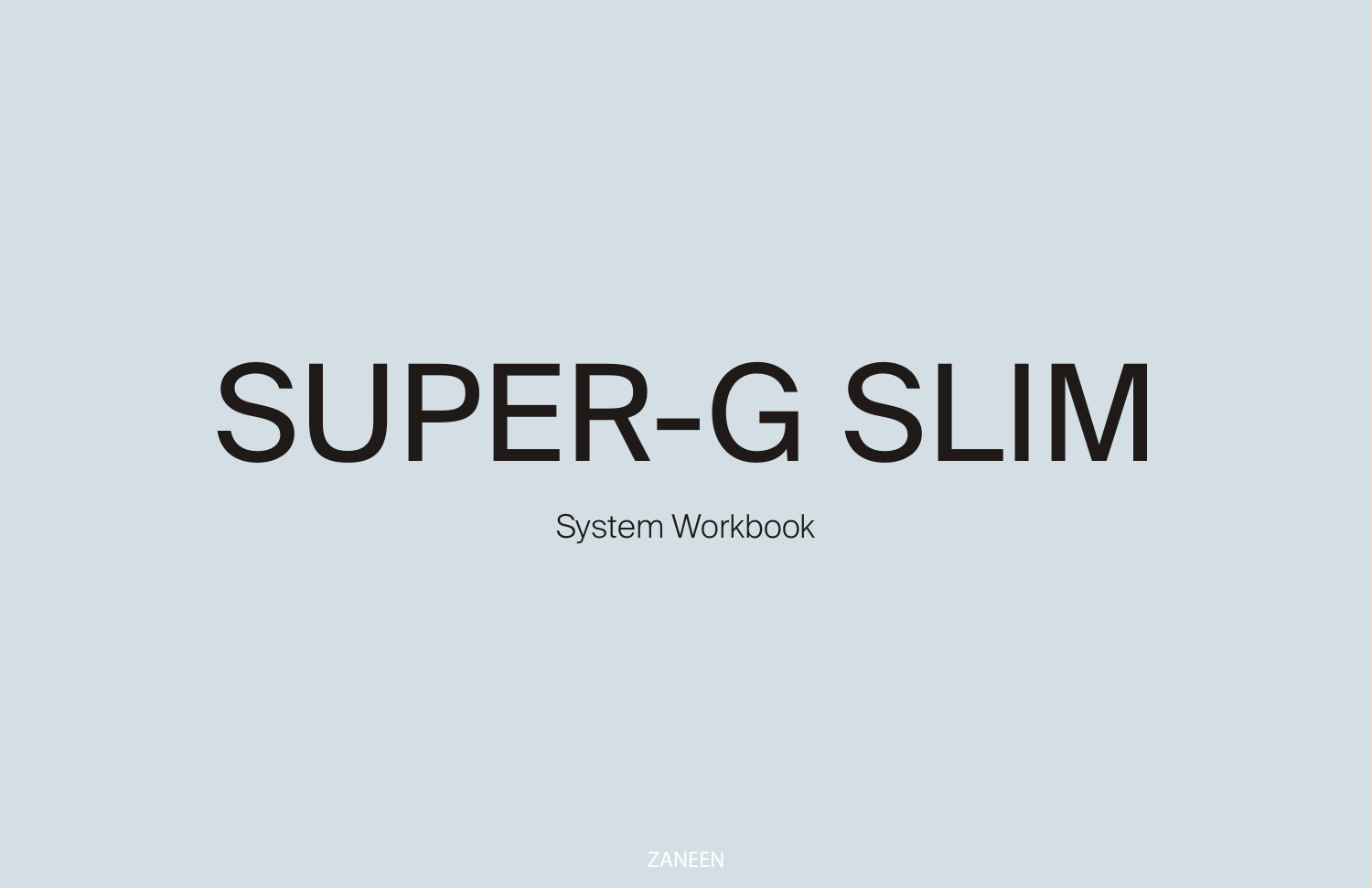Do you need ideas for design configurations?

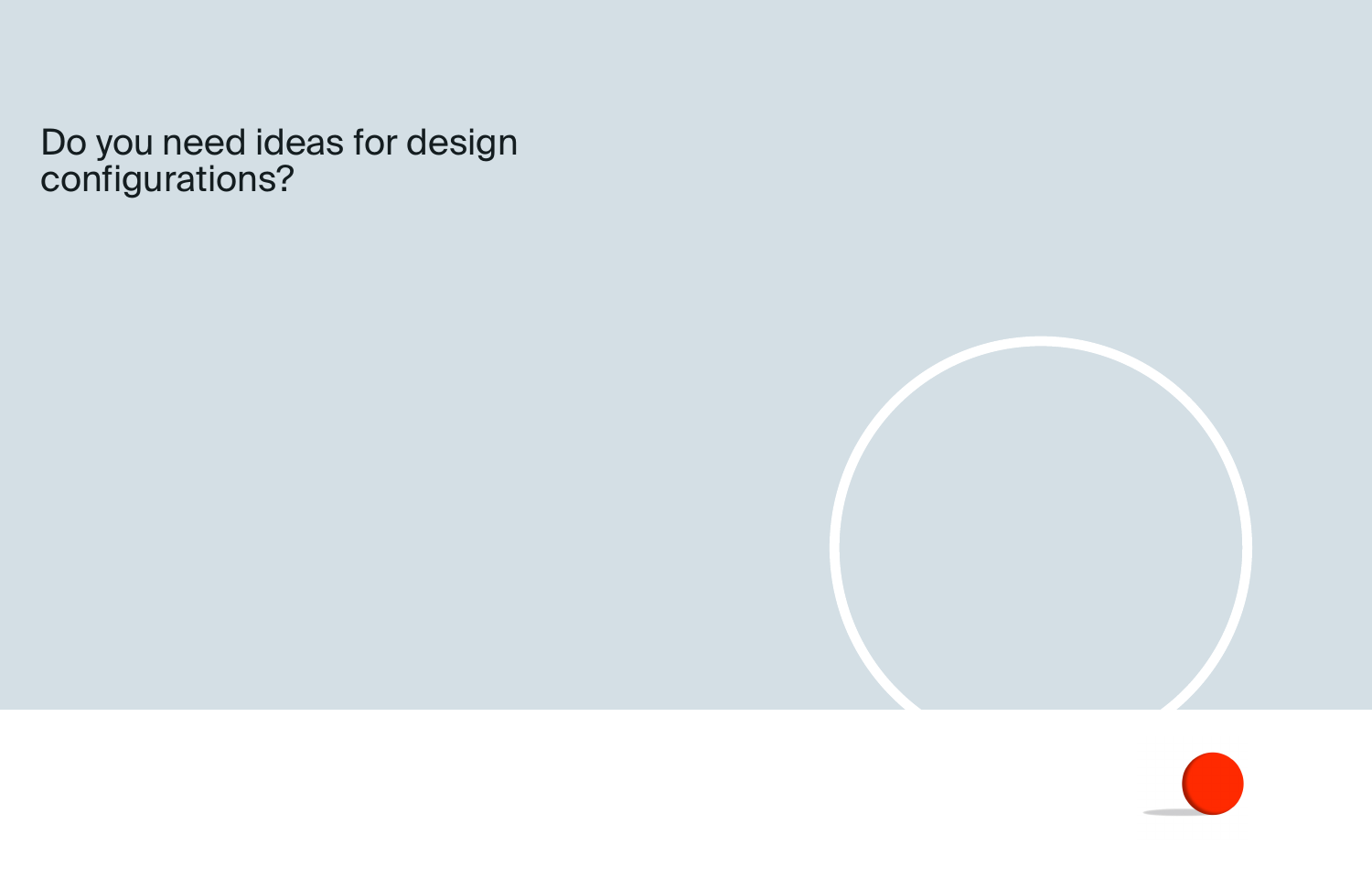

02

04

06

08

10

12

14

# **PROLICHT**

# SUPER-G SLIM COMPONENTS

CONFIGURATION A

CONFIGURATION B

CONFIGURATION C

CONFIGURATION D

CONFIGURATION E

COLOR FINISH CHART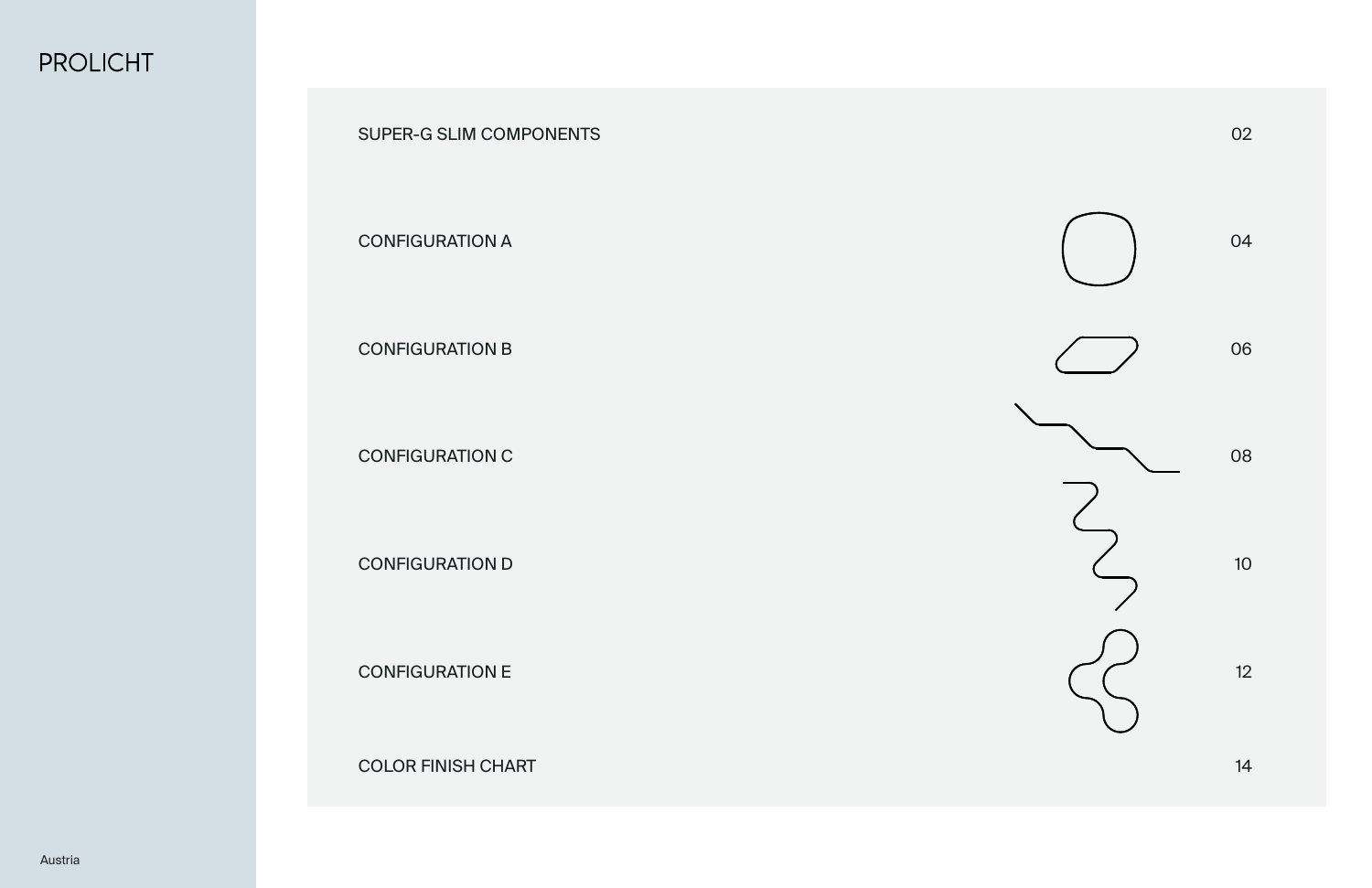In a constant effort to supply the best product, we reserve the right to change specifications or materials without notice. The most recent specification sheets are found at zaneen.com

Zaneen Group Inc. © 2021, T 1800-388-3382, F 416-247-9319, www.zaneen.com

In a constant effort to supply the best product, we reserve the right to change specifications or materials without notice. The most recent specification sheets are found at zaneen.com Zaneen Group Inc. © 2021, T 1800-388-3382, F 416-247-9319, www.zaneen.com

**ARCHITECTURAL** 

03 ARCHITECTURAL Prolicht Austria Prolicht Austria Prolicht Austria Super-G Super-G Super-G Super-G Super-G Su Superuils 9-

COMPONENTS

- A: 860mm L300082- / L300083-
- B: 1140mm L30597- / L300084-
- C: 1420mm L300085- / L300086-
- D: 1720mm L300087- / L300088-
- E: 2000mm L30599- / L300089-
- J: Ø3000mm | 45˚ L30609- / L300079-

F: Ø800mm | 45˚ L30601- G: Ø800mm | 90˚ L30603- / L300076-

H: Ø1550mm | 45˚ L30605- / L300077-

I: Ø1550mm | 90˚ L30607- / L300078-

- K: Ø3000mm | 90˚ L30611- / L300080-
- L: Ø5200mm | 45˚ L30613- / L300081-



# Super-G Slim Suspension

M: End Cap L38544M M 2000mm [784]"] 1720mm [67<mark>11</mark>."] 1420mm [55<del>6</del>″] 1140mm [44<mark>6</mark>"] 860mm [33<mark>4</mark>″] 6mm  $[\frac{1}{4}]$  $\cup$ E C B A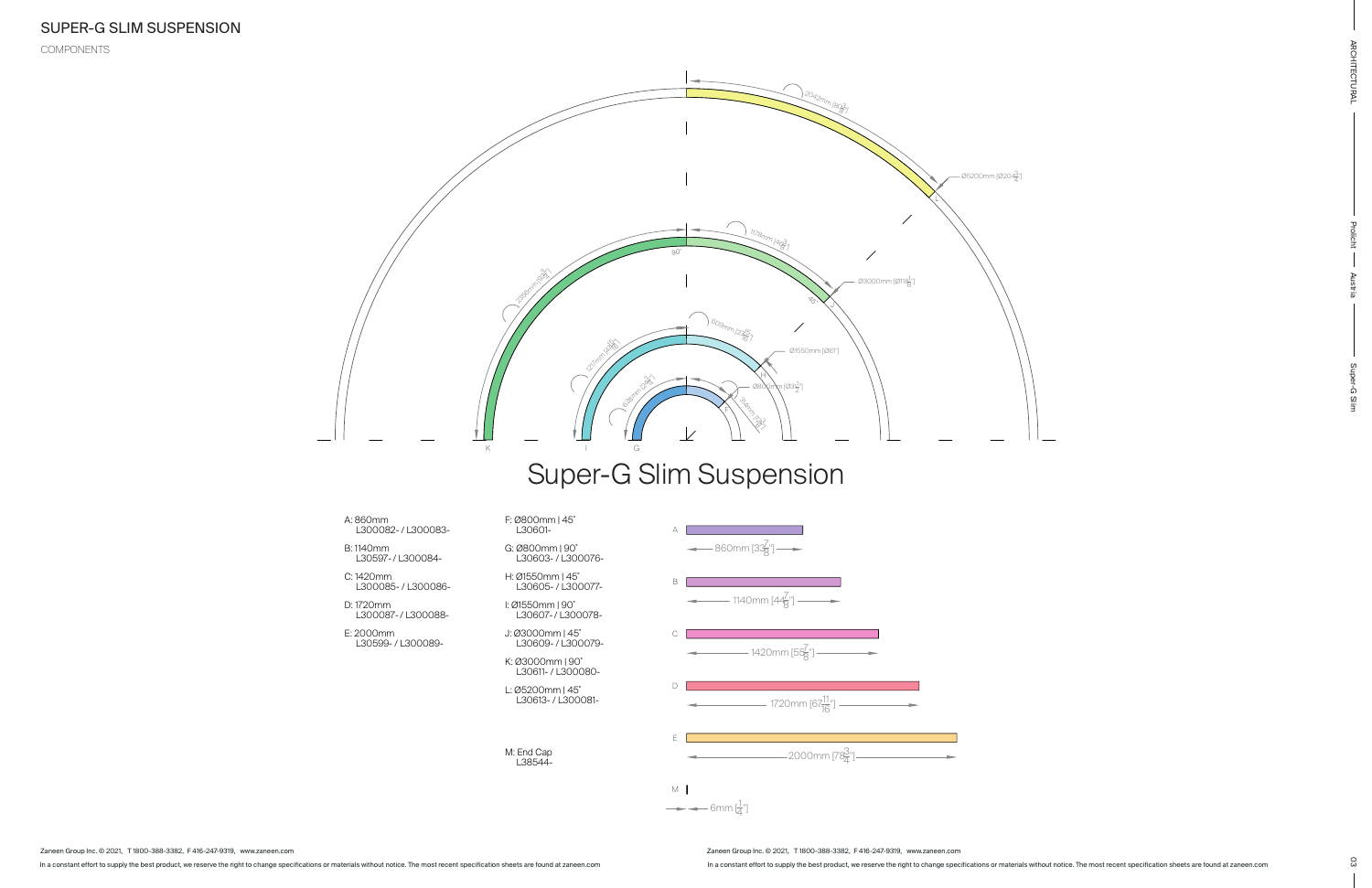

| Item | Model #         | $Q$ ty | Description                                                                                                                           |
|------|-----------------|--------|---------------------------------------------------------------------------------------------------------------------------------------|
| A    | L30613-DV-XX-XX | 4      | Super-G Slim - Ø5200mm   45° Curve - Suspension - Direct - 46.2W LED<br>- 3000K / 3500K / 4000K - 0-10V Dimming - Opal - 29 Finishes. |
| B    | L30605-DV-XX-XX | 4      | Super-G Slim - Ø1545mm   45° Curve - Suspension - Direct - 13.2W LED -<br>3000K / 3500K / 4000K - 0-10V Dimming - Opal - 29 Finishes. |
| C    | L38545-XX       | 16     | Super-G Slim - Suspension Cable - 2000mm - 29 Finishes.                                                                               |
| D    | L39017-XX       |        | Super-G Slim - Power feed 5x0.75 - 2000mm - 29 Finishes.                                                                              |
|      |                 |        |                                                                                                                                       |
|      |                 |        |                                                                                                                                       |

3225 mm  $10'$  -  $7"$ 

3225 mm  $10'$  -  $7"$ 



In a constant effort to supply the best product, we reserve the right to change specifications or materials without notice. The most recent specification sheets are found at zaneen.com

Complimentary designs to configuration A  $\qquad$  \* Contact factory to obtain bill of materials and formal quote for complimentary designs.

CONFIGURATION A

# SUPER-G SLIM SUSPENSION

A

B

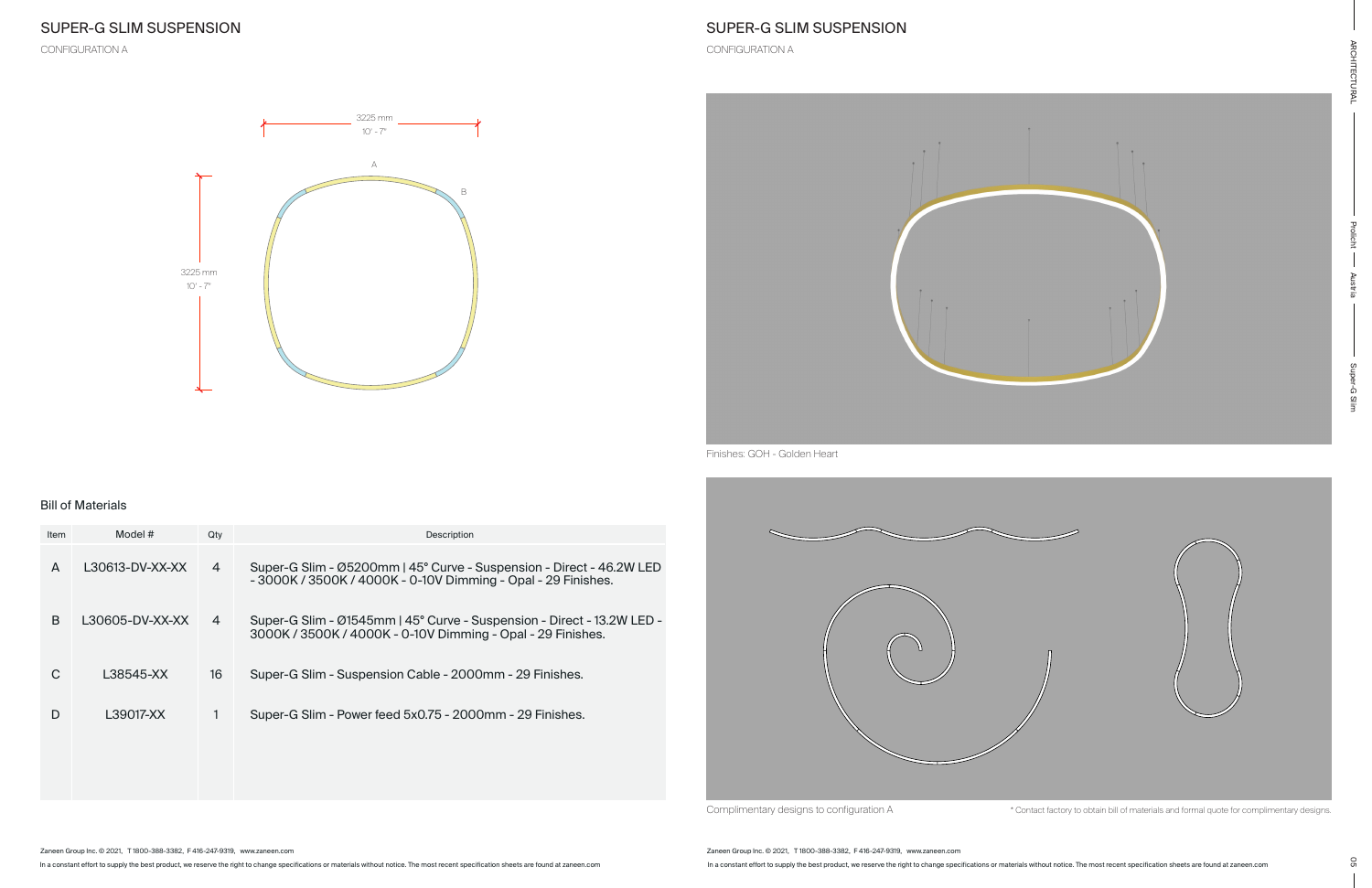



| Item | Model #         | $Q$ ty | Description                                                                                                                          |
|------|-----------------|--------|--------------------------------------------------------------------------------------------------------------------------------------|
| A    | L30599-DV-XX-XX | 2      | Super-G Slim - 2000mm Straight - Suspension - Direct - 46.2W LED -<br>3000K / 3500K / 4000K - 0-10V Dimming - Opal - 29 Finishes.    |
| B    | L30603-DV-XX-XX | 2      | Super-G Slim - Ø800mm   90° Curve - Suspension - Direct - 13.2W LED -<br>3000K / 3500K / 4000K - 0-10V Dimming - Opal - 29 Finishes. |
| C    | L30597-DV-XX-XX | 2      | Super-G Slim - 1140mm Straight - Suspension - Direct - 26.4W LED -<br>3000K / 3500K / 4000K - 0-10V Dimming - Opal - 29 Finishes.    |
| D    | L30601-DV-XX-XX | 4      | Super-G Slim - Ø800mm   45° Curve - Suspension - Direct - 6.6W LED -<br>3000K / 3500K / 4000K - 0-10V Dimming - Opal - 29 Finishes.  |
| E.   | L38545-XX       | 18     | Super-G Slim - Suspension Cable - 2000mm - 29 Finishes.                                                                              |
| F    | L39017-XX       |        | Super-G Slim - Power Feed 5x0.75 - 2000mm - 29 Finishes.                                                                             |
|      |                 |        |                                                                                                                                      |



Complimentary designs to configuration B  $\longrightarrow$  \* Contact factory to obtain bill of materials and formal quote for complimentary designs.

CONFIGURATION B

# SUPER-G SLIM SUSPENSION

CONFIGURATION B



Finishes: UFT - Urban Forest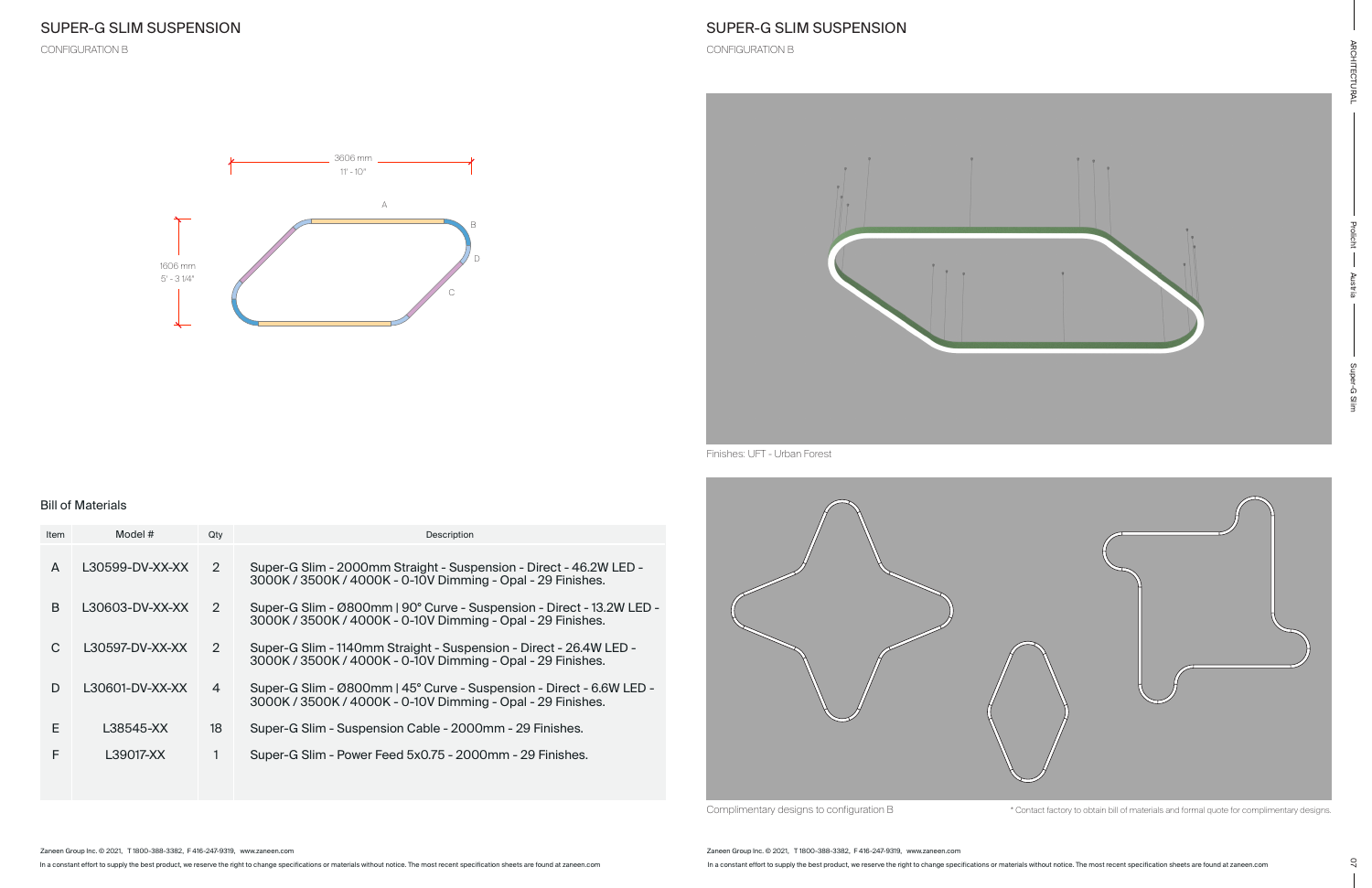

#### Bill of Materials

| Item | Model #         | Qtv            | Description                                                                                                                         |  |  |  |
|------|-----------------|----------------|-------------------------------------------------------------------------------------------------------------------------------------|--|--|--|
| A    | L30597-DV-XX-XX | 6              | Super-G Slim - 1140mm Straight - Suspension - Direct - 6.4W LED -<br>3000K / 3500K / 4000K - 0-10V Dimming - Opal - 29 Finishes.    |  |  |  |
| B    | L30601-DV-XX-XX | 5              | Super-G Slim - Ø800mm   45° Curve - Suspension - Direct - 6.6W LED -<br>3000K / 3500K / 4000K - 0-10V Dimming - Opal - 29 Finishes. |  |  |  |
| C    | L38545-XX       | 17             | Super-G Slim - Suspension Cable - 2000mm - 29 Finishes.                                                                             |  |  |  |
| D    | L39017-XX       |                | Super-G Slim - Power Feed 5x0.75 - 2000mm - 29 Finishes.                                                                            |  |  |  |
| E    | L38544-XX       | $\overline{2}$ | Super-G Slim - Flat End Cap - 29 Finishes.                                                                                          |  |  |  |
|      |                 |                |                                                                                                                                     |  |  |  |



In a constant effort to supply the best product, we reserve the right to change specifications or materials without notice. The most recent specification sheets are found at zaneen.com



Complimentary designs to configuration C \* \* Contact factory to obtain bill of materials and formal quote for complimentary designs.

CONFIGURATION C

# SUPER-G SLIM SUSPENSION

CONFIGURATION C

Finishes: FRO- Fresh Oh

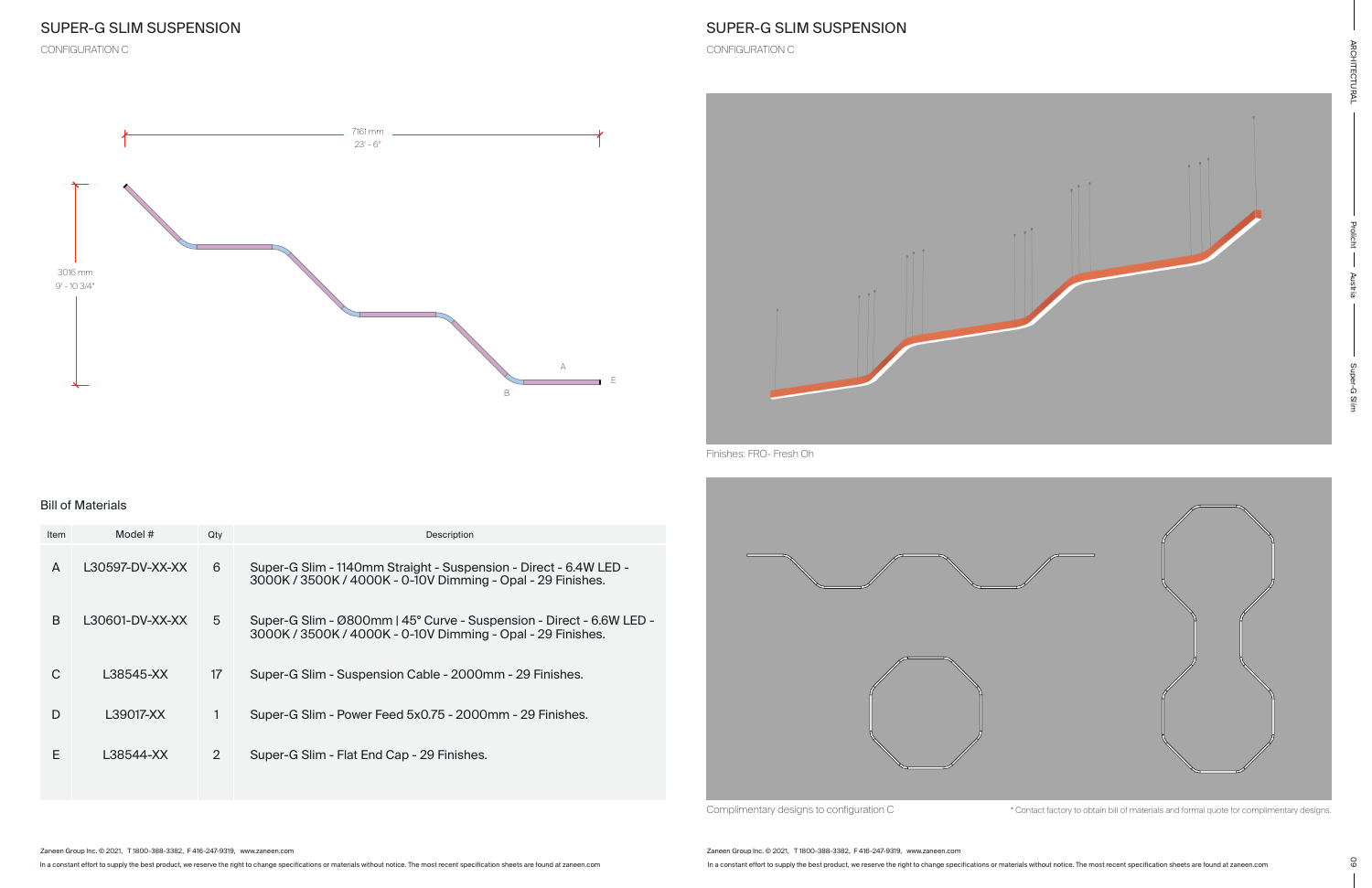



| Item | Model #         | $Q$ ty | Description                                                                                                                          |
|------|-----------------|--------|--------------------------------------------------------------------------------------------------------------------------------------|
| A    | L30603-DV-XX-XX | 5      | Super-G Slim - Ø800mm   90° Curve - Suspension - Direct - 13.2W LED -<br>3000K / 3500K / 4000K - 0-10V Dimming - Opal - 29 Finishes. |
| B    | L30597-DV-XX-XX | 6      | Super-G Slim - 1140mm Straight - Suspension - Direct - 26.4W LED -<br>3000K / 3500K / 4000K - 0-10V Dimming - Opal - 29 Finishes.    |
| C    | L30601-DV-XX-XX | 5      | Super-G Slim - Ø800mm   45° Curve - Suspension - Direct - 6.6W LED -<br>3000K / 3500K / 4000K - 0-10V Dimming - Opal - 29 Finishes.  |
| D    | L38545-XX       | 27     | Super-G Slim - Suspension Cable - 2000mm - 29 Finishes.                                                                              |
| F    | L39017-XX       |        | Super-G Slim - Power Feed 5x0.75 - 2000mm - 29 Finishes.                                                                             |
| F    | L38544-XX       | 2      | Super-G Slim - Flat End Cap - 29 Finishes.                                                                                           |
|      |                 |        |                                                                                                                                      |

3253 mm  $10' - 8''$ 



5614 mm  $18' - 5''$ 

# SUPER-G SLIM SUSPENSION

In a constant effort to supply the best product, we reserve the right to change specifications or materials without notice. The most recent specification sheets are found at zaneen.com

Complimentary designs to configuration D \* Contact factory to obtain bill of materials and formal quote for complimentary designs.

CONFIGURATION D

# SUPER-G SLIM SUSPENSION

CONFIGURATION D

A

 $\cup$ 

B

E

Finishes: POP and BLS - Poseidon's Paradise and Blue Sky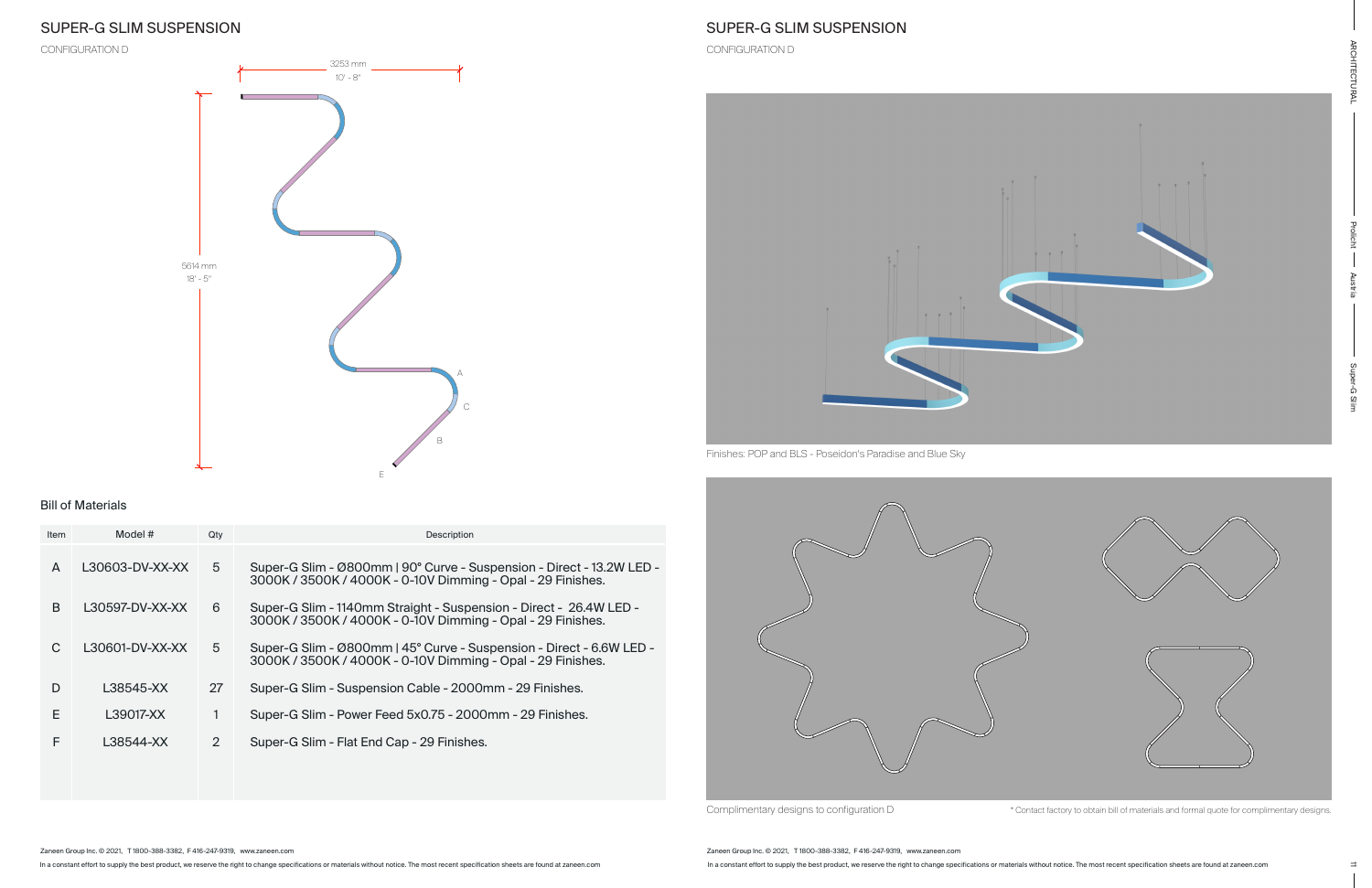Bill of Materials

| Item | Model #         | Qty             | Description                                                                                                                           |
|------|-----------------|-----------------|---------------------------------------------------------------------------------------------------------------------------------------|
| A    | L30607-DV-XX-XX | 12 <sup>2</sup> | Super-G Slim - Ø1550mm   90° Curve - Suspension - Direct - 26.4W LED<br>- 3000K / 3500K / 4000K - 0-10V Dimming - Opal - 29 Finishes. |
| B    | L38545-XX       | 24              | Super-G Slim - Suspension Cable - 2000mm - 29 Finishes.                                                                               |
| C    | L39017-XX       |                 | Super-G Slim - Power Feed 5x0.75 - 2000mm - 29 Finishes.                                                                              |
|      |                 |                 |                                                                                                                                       |
|      |                 |                 |                                                                                                                                       |
|      |                 |                 |                                                                                                                                       |

3035 mm  $9' - 111/2"$ 

4520 mm  $14'$  -  $10''$ 

In a constant effort to supply the best product, we reserve the right to change specifications or materials without notice. The most recent specification sheets are found at zaneen.com

Complimentary designs to configuration E \* Contact factory to obtain bill of materials and formal quote for complimentary designs.

CONFIGURATION E

### SUPER- G SLIM SUSPENSION

CONFIGURATION E



Finishes: FUP - Funky P.

A

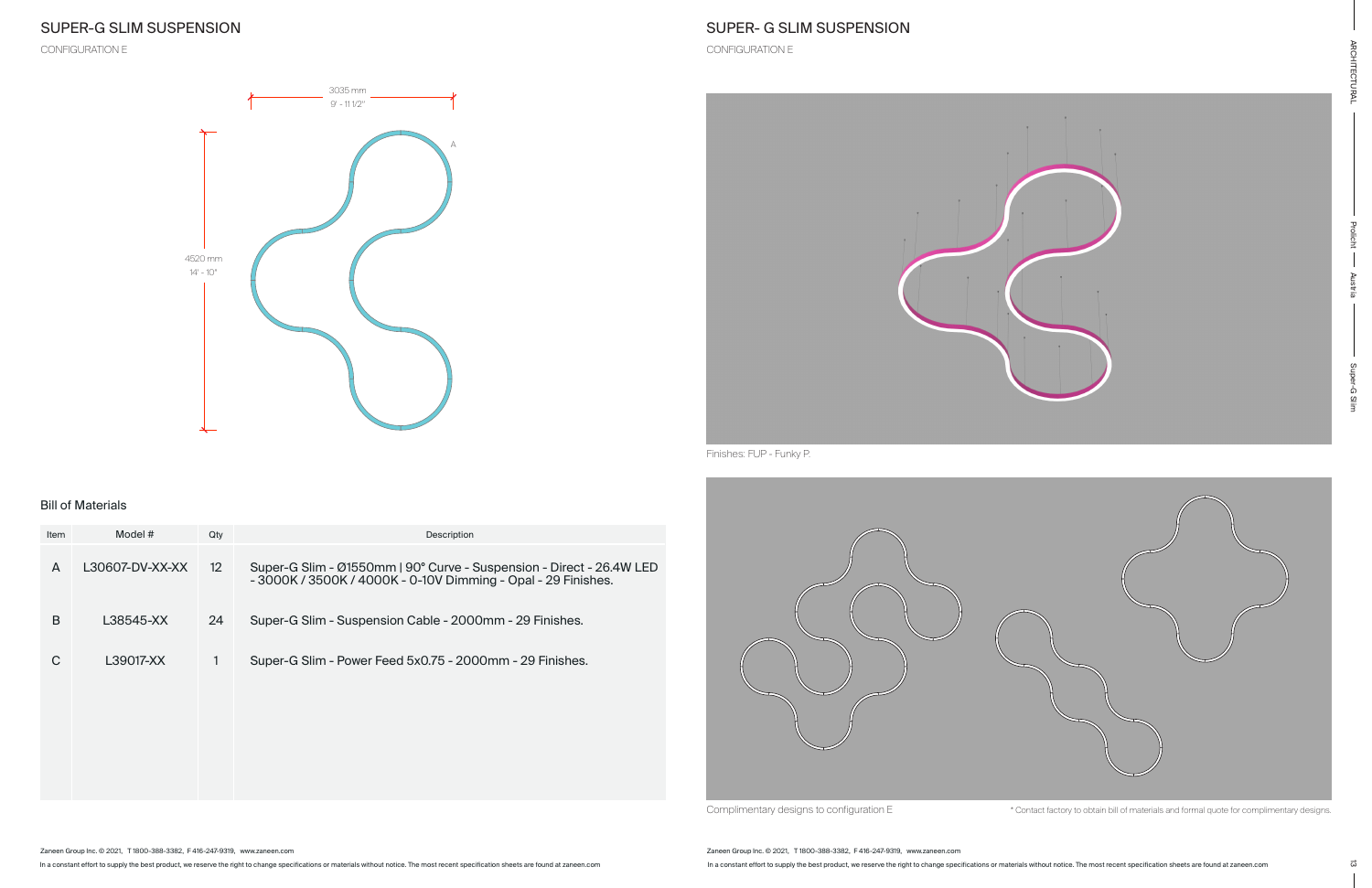In a constant effort to supply the best product, we reserve the right to change specifications or materials without notice. The most recent specification sheets are found at zaneen.com

#### COLOR FINISH CHART

# SUPER- G SLIM SUSPENSION

COLOR FINISH CHART

\* RAL Classic or any other special color on request.

| O1              | SPARKLING SILVER    | 18 | <b>FUNKY</b>  |
|-----------------|---------------------|----|---------------|
| O2              | <b>BLACK VELVET</b> | 19 | <b>KISSIN</b> |
| 03              | CRYSTAL WHITE       | 20 | POSEID        |
| 04              | CREAMY              | 21 | <b>BLUES</b>  |
| 05              | <b>HAMPTON BAY</b>  | 22 | SPRING        |
| 07              | <b>URBAN FOREST</b> | 23 | MELLO'        |
| 08              | IN THE ARMY         | 24 | GOLDE         |
| 09.             | RUSTY ANGLE         | 25 | <b>GUN M</b>  |
| 12              | FADE TO GREY        | 26 | CHAMF         |
|                 | MYSTERIOUS GREY     | 27 | COPPE         |
| 15              | LOST DREAM          | 28 | <b>ANCIEN</b> |
| 16              | PURPLE SKY          | 29 | JAZZ G        |
| 17 <sup>°</sup> | FRESH OH            |    |               |

FUNKY P.

**IG APHRODITE** 

DON'S PARADISE

SKY

**G GREEN** 

MELLOW YELLOW

EN HEART

**METAL** 

**IPAGNE CREAM** 

ER MINE

NT BRONZE

JAZZ GOLD